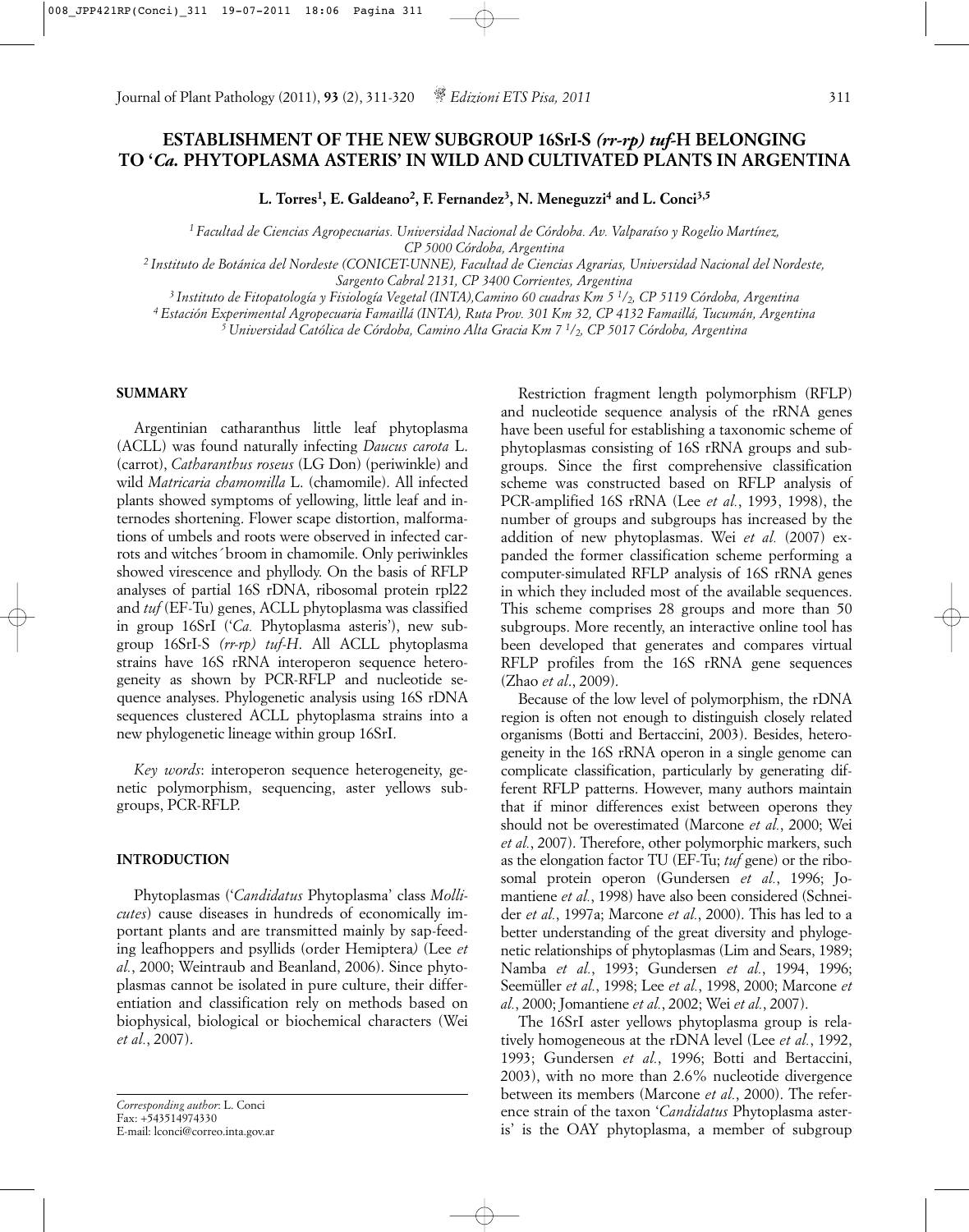16SrI-B, *rp*I-B and *tuf*I-B that causes evening primrose (*Oenothera hookeri*) virescence (Lee *et al.*, 2004). This group presents the widest range of hosts geographical distribution (Lee *et al*., 2004; Foissac and Wilson, 2010) and number of studied isolates in the world (Marcone *et al*., 2000). In South and Central America, '*Ca.* Phytoplasma asteris'-related strains have been reported infecting basil, sweet pepper, broad bean, maize, sugarcane, grapevines (Arocha *et al.*, 1999, 2006, 2007; Bedendo *et al*., 2000; Fiore *et al*., 2007; Silva *et al.*, 2009).

In Argentina, 16SrI AY group phytoplasmas have a significantly lower prevalence than the 16SrIII (X-disease), 16SrVII (ash yellows) and 16SrXIII (Mexican periwinkle virescence) groups (Galdeano *et al*., 2004, 2009; Arneodo *et al*., 2005; Conci *et al.*, 2005; Meneguzzi *et al.*, 2008). In 2002, the maize bushy stunt phytoplasma (MBS, 16Sr I-B) was detected in different areas of Argentina, and the Argentinian catharanthus little leaf phytoplasma (ACLL, 16SrI), responsible for the little leaf symptoms in naturally infected periwinkle, was described in 2004 (Giménez Pecci *et al*., 2002; Torres *et al.*, 2004a). A preliminary classification of the ACLL phytoplasma into the aster yellows 16SrI-B subgroup was determined by PCR-RFLP analysis of the 16S rRNA gene. In such work, although differences were found in the *Rsa*I and *Hae*III RFLP patterns, the 16S rRNA gene was considered insufficient to assign the ACLL phytoplasma to a new subgroup.

Recently, symptomatic plants of *Daucus carota* L. subsp. *sativus* (carrot), *Matricaria chamomilla* L. (chamomile) and periwinkle were collected in the central and northeastern regions of Argentina. Samples of the three species tested positive for phytoplasmas by PCR and were classified by PCR-RFLP into the 16SrI aster yellows group (Torres *et al.*, 2004b). Interestingly, the three above species had been reported in the northern hemisphere as hosts of 16SrI aster yellows phytoplasmas of subgroups - A, B and C, (Davis *et al.*, 1990; Lee *et al.*, 1993; Khadhair *et al.*, 1999; Valiunas *et al.*, 2001; Valova *et al.*, 2002).

Thus, the objective of this study was to establish the taxonomic position and phylogenetic relations of the aster yellows phytoplasmas associated with witches*'* broom symptoms in chamomile, little leaf in periwinkle and proliferation and stunting in carrot*.*

#### **MATERIALS AND METHODS**

**Plant samples and reference phytoplasma strains.** Five isolates of ACLL phytoplasma were analyzed, three of which originated from periwinkles (ACLL*cba*, ACLL*jun* and ACLL*ctes*), one from carrot (ACLL*dau*) and the other from chamomile (ACLL*cham*). All the isolates came from the Córdoba province (central Argentina) except for ACLL*ctes* which was found in Corrientes (north-eastern Argentina).

All the plants exhibited yellowing, marked leaf size decrease and internode shortening. Other symptoms such as distortion of flower scapes, deformity of umbels and roots were observed in carrots, witches*´* broom in chamomile, virescence and phyllody in periwinkles. Phytoplasma isolates were tranferred to isogenic periwinkle plants by grafting or by *Cuscuta subinclusa* and kept in a greenhouse.

American aster yellows (AAY) (provided by Dr. E. Seemüller) and maize bushy stunt (MBS) phytoplasmas (Gimenez Pecci *et al*., 2002) were used as reference strains for subgroup 16SrI-B rpB.

**PCR conditions and primers.** Genomic DNA of symptomatic and symptomless plants (negative control) was recovered by CTAB extraction (Doyle and Doyle, 1990) and phytoplasmas were identified and characterized by PCR-RFLP analysis of rpl22, elongation factor TU and rRNA genes. Universal primers R16F2/R16R2 (Lee *et al.*, 1993) were used to amplify 1.2 kbp fragments from the 16S rRNA gene. Amplifications were performed in 40 µl reaction mixtures with 1 U Promega Taq DNA polymerase for each reaction as described (Lee *et al.*, 1993). Primers rpR1/rpF1 (Lim and Sears, 1992; Gundersen *et al.*, 1994) and f*Tuf*Ay/r*Tuf*Ay (Schneider *et al.*, 1997a) were used to amplify fragments of 1.2 kbp and 940 bp aproximately, which correspond to rpl22 and *tuf* (EF-Tu) genes, respectively.

PCR runs were done using a Biometra TRIO-Thermoblock, programmed under the following specific conditions: (i) primers R16F2/R16R2 and rpR1/rpF1, 35 cycles of 1 min at 94ºC (3 min for the first cycle), 2 min at 52ºC and 2 min at 72ºC, and 5 min at 72ºC for a final elongation; (ii) primers f*Tuf*Ay/r*Tuf*Ay, 35 cycles of 30 sec at 95 $\degree$ C (2 min for the first cycle), 30 sec at 55 $\degree$ C and 1 min at 72ºC, and 5 min at 72ºC for a final elongation. PCR products were analyzed by 1% agarose gel electrophoresis and ethidium bromide staining.

**RFLP analysis of amplified 16S rRNA,** *tuf* **and rpl***22* **genes.** Amplified products of the 16S rDNA (primers R16F2/R16R2) were digested with restriction endonucleases *Alu*I, *Hha*I, *Hae*III, *Hpa*II, *Kpn*I, *Mse*I, *Rsa*I, *Sau*3AI, *Taq*I and *Hinf*I (New England Biolabs, USA) (Lee *et al.*, 1993, 1998). The rpl*22* gene amplified fragments (primers rpR1/rpF1) were digested with *Alu*I, *Dra*I, *EcoR*I, *Hha*I, *Hinf*I, *Hpa*II (NEB) and *Tru*II, (isoesquizomere of *Mse*I enzyme) (Fermentas, Canada). The *tuf* gene fragments (primers f*Tuf*AY/r*Tuf*AY) were digested with *Sau*3AI, *Alu*I, *Hpa*II (New England Biolabs) according to Marcone *et al.* (2000). Digestions were done for 16 h in individual reactions of 20 µl using 150-200 ng of PCR product, following the manufacturers' recommendations for each enzyme. The products were separated into 1.5% agarose (Promega, USA) + 0.5% agarose MetaPhor gel, in TBE buffer (0.5X).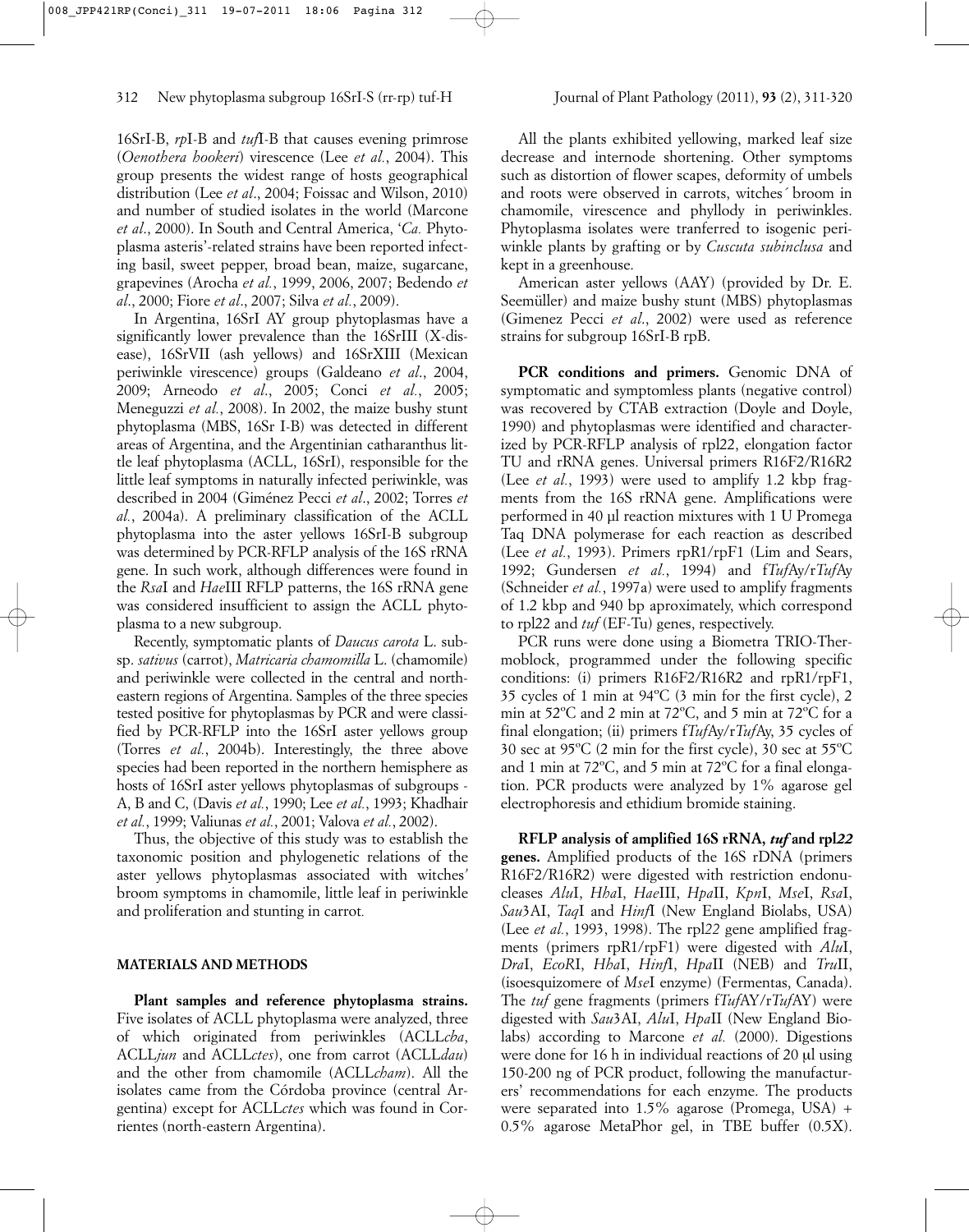Polyacrylamide 6% gel was used when necessary to a better resolution of difficult-to-define patterns in agarose. RFLP profiles were compared with those obtained from reference DNAs, and with those previously published (Gundersen *et al.*, 1996; Lee *et al.*, 1998, 2004; Marcone *et al.*, 2000; Jomantiene *et al.*, 2002; Torres *et al*., 2004b).

**Cloning, nucleotide sequencing and putative restriction site analysis.** 16S rDNA fragments of isolates ACLL*cba* amplified with R16F2/R16R2 primers, and ACLL*cham* and ACLL*ctes* amplified with P1/P7 primers (Deng and Hiruki, 1991; Schneider *et al.*, 1997b), were cloned and sequenced. PCR fragments were purified and treated with Klenow large fragment polymerase (Promega, USA) to generate blunt ends. The fragments were ligated into Bluescript II SK+ (Stratagene, USA) vector in the polylinker cloning site, digested with *Sma*I*.* Then, competent *Escherichia coli*  $DH5\alpha$  cells were transformed. The clones obtained were sequenced with an automatic sequencer and the sequences deposited in the NCBI GenBank (http:// www.ncbi.nlm.nih.gov)

The sequences were aligned and edited using the multiple sequence alignment option of the MEGA version 4 bio-computational software (Tamura *et al*., 2007). 16S rRNA gene sequences of ACLL*ctes* and ACLL*cham* isolates and both operons of the ACLL*cba* isolate (rrnA and rrnB) were compared with 33 phytoplasmas sequences of subgroup 16SrI, including '*Candidatus* phytoplasma asteris' [16SrI-B, *rp*I-B and *tuf*I-B strains, Lee *et al.* (2004). Sequences of '*Ca.* phytoplasma lycopersici', '*Ca.* phytoplasma japonicum', '*Ca.* phytoplasma australiense', Stolbur (16Sr XII). The Mexican periwinkle group (16SrXIII) phytoplasmas, closely related to *Ca*. Phytoplasma asteris (Zhao *et al*., 2010), were also included in the analysis. Sequences of *Acholeplasma palmae* and *A. laidlawi* were used as outgroup. A consensus cladogram (Tree Explorer option of Mega version 4 software) was generated to estimate the phylogenetic relationships between the ACLL isolates and the other aster yellows phytoplasmas. The analysis was based on the neighbour-joining method, with the reliability provided by 1000 replications bootstrap test.

The analysis of the putative restriction sites for *Rsa*I and *Hae*III enzymes, which had shown differences in the PCR-RFLP assays, was conducted in the 16S rDNA sequences of ACLL phytoplasma isolates, and in the sequences of 16Sr-I subgroups representatives BB (-A), AAY (-B), MBS (-B), *Ca.* phytoplasma asteris (OAY), OY (-B), CPh operon A (-C), CPh operon B (-C), PaWB (-D), BBS3 (-E), ACLR–AY (-F), STRAW2 (-K), AV2192 (-L), AVUT (-M), IOWB (-N), ChLL (-Q) and ScYL-Br, retrieved from GenBank, using the sequence analysis DNASTAR software (DNASTAR, USA) Map-Draw option.

The ACLL phytoplasma isolates classification into 16Sr groups and subgroups was also established by the putative RFLP similarity coefficient analysis using the *i*PhyClassifier online program (Zhao *et al*., 2009).

## **RESULTS**

**Phytoplasma detection and RFLP analysis of amplified 16S rRNA,** *tuf* **and rpl***22* **genes.** Phytoplasma presence was detected in symptomatic carrot, chamomile and periwinkle plants analyzed by PCR with primers R16F2/R16R2, while there was no amplification from DNA of healthy plants (not shown).

PCR-RFLP analysis of the three genomic regions (rRNA operon, *tuf* and rpl22 genes) showed that the ACLL phytoplasma isolates are closely related to each other and are not typical members of subgroup 16SrI-B. The 16S rRNA gene restriction patterns generated by *Alu*I, *Hha*I, *Hpa*II, *Kpn*I, *Mse*I, *Taq*I, *Hinf*I and *Sau*3AI were like those of the 16SrI-B reference phytoplasmas (AAY and MBS) and other 16SrI-B subgroup phytoplasmas (Lee *et al.*, 1998) (not shown). However, ACLL phytoplasma isolates had differential *Hae*III and *Rsa*I patterns. *Rsa*I is one of the three 'key' enzymes considered for the classification of group 16SrI (Wei *et al.*, 2007). The digestion with *Rsa*I generated the same electrophoretic profile for all the ACLL isolates, but different from those of AAY and MBS strains (Fig. 1) and other 16SrI-B phytoplasmas published by Lee *et al.* (1998). The new pattern consisted of three bands of 425, 337 and 266 bp, which are distinctive of subgroup B, and two additional bands of 210 and 110 bp. Digestion with *Hae*III generated a similar but not identical pattern to that of MBS with one additional band 151 bp in size, which was not present in AAY or other aster yellows phytoplasmas reported by Lee *et al*. (1998). The RFLP patterns generated by both enzymes were composed of DNA fragments that totalled a size larger than the non-digested PCR product, suggesting interoperon sequence heterogeneity (Fig. 1).

When the PCR-RFLP assay was performed with enzymes *Rsa*I and *Hae*III on the 16S rDNA cloned fragments of ACLL*cba*, two restriction patterns (I and II) were produced by each enzyme. When the patterns were superimposed, the profile obtained was similar to that of the fragment amplified directly from the infected plants (uncloned) DNA (Fig. 2). Class I pattern of clone ACLL*cba*-I characterizes one operon (rrnA) and class II pattern of clone ACLL*cba-*II characterizes the second operon (rrnB).

**Amplification and RFLP analysis of** *rp* **gene operon and** *tuf* **gene phytoplasma.** Fragments of the expected size (approximately 1.2 kbp and 940 bp) resulted from PCR reactions using primers rpF1/rpR1 and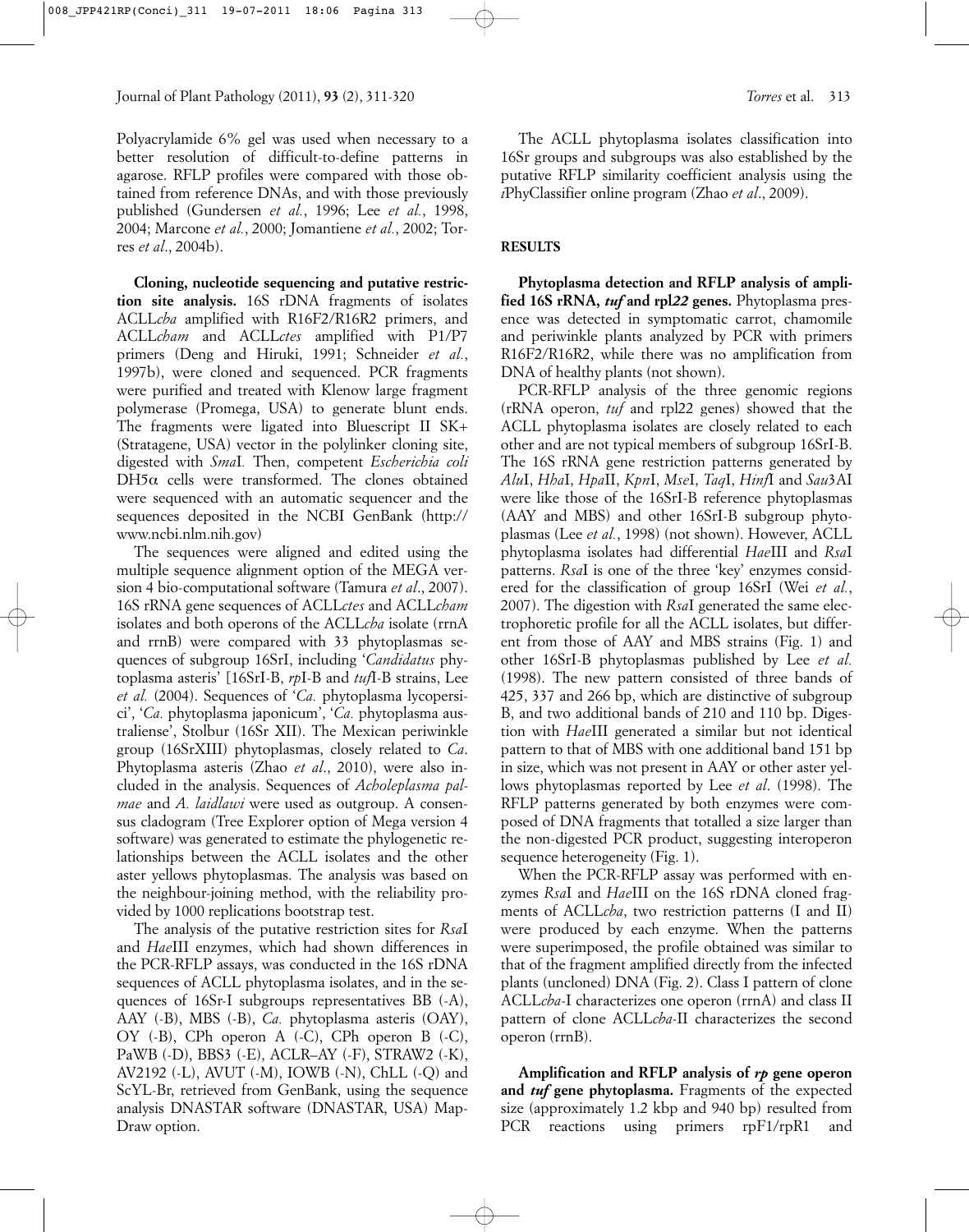

**Fig. 1.** RFLP analysis of 1.2kb PCR products (R16F2/R16R2 primers) of 16S rRNA gene digested with *Hae*III and *Rsa*I restriction enzymes. AAY: American aster yellows (control); MBS: Maize bushy stunt (control); ACLL*cba*, ACLL*ctes*, ACLL*jun*, ACLL*cham*, ACLL*dau*: Argentinian catharanthus little leaf isolates; S: 100 bp ladder (Promega), fragment sizes (bp) from top to bottom: 1500, 1000, 900, 800, 700, 600, 500, 400, 300, 200, 100.

f*Tuf*AY/r*Tuf*AY, respectively, from DNA of plants infected with isolates ACLL*cba*, ACLL*jun*, ACLL*ctes*, ACLL*dau* and ACLL*cham*.

The RFLP patterns of the *tuf* gene of ACLL isolates differed from those proposed by Marcone *et al.* (2000) as regards the digestion with *Alu*I (Fig. 3), while no differences were observed in the patterns corresponding to *Sau*3AI and *Hpa*II (not shown).

All the isolates presented the same patterns for the rpl*22* gene digested with *Tru*II and *Alu*I. *Tru*II profile was similar but not identical to that of AAY, and *Alu*I differed from the AAY and MBS patterns. The isolates of ACLL phytoplasma showed a restriction pattern for these enzymes previously unreported (Fig. 4).

**Nucleotide sequences and putative restriction sites in 16S rRNA and phylogenetic analysis.** The 16S rDNA gene of isolates ACLL*cba*, ACLL*ctes* and ACLL*cham* was cloned and sequenced. In the case of ACLL*cba*, two clones with different RFLP patterns were sequenced, corresponding to rrn operons A and B. The sequences were deposited in GenBank, i.e. ACLL*cba*I-rrnA, accession No. FN825680; ACLL*cba*II-rrnB, FN825681; ACLL*ctes-*rrnA, FN825682; ACLL*cham-*rrnB, FN825683. The putative restriction site maps (Fig. 5) were coherent with the PCR-RFLP profiles obtained from the uncloned DNA (Fig. 1). The differences observed in *Rsa*I and *Hae*III restriction sites corresponded to base substitutions. In rrnA operon (clones ACLL*cba*-I and ACLL*ctes*), substitutions at positions 266 and 110 on the sequences correlated well with the additional bands of 210 bp and 110 bp observed in the uncloned rDNA RFLP pattern generated by *Rsa*I. The change in site 107 explains the gain of one differential band of 151



**Fig. 2.** *Rsa*I (A - B) and *Hae*III (C) RFLP analysis of cloned (ACLL rrn operons A and B) and infected uncloned (U) plant genomic DNA of Catharanthus little leaf phytoplasma, (ACLL*cba*). S, 100 bp ladder (Promega, USA).

bp in the *Hae*III uncloned rDNA RFLP patterns (Fig. 1). This allowed us to confirm that the ACLL phytoplasma has sequence heterogeneity between operons. Also, the substitutions found in the restriction sites of



**Fig. 3.** *Alu*I restriction profile of a phytoplasma *tuf* gene fragment amplified with primer pair fTufAy/rTufAy. Phytoplasma strain abreviations: AAY (American aster yellows); ACLL*cba*, ACLL*ctes* ACLL*jun*, ACLL*cham* and ACLL*dau* (Argentinian catharanthus little leaf isolates); MBS (Maize bushy stunt); S, 100 bp ladder.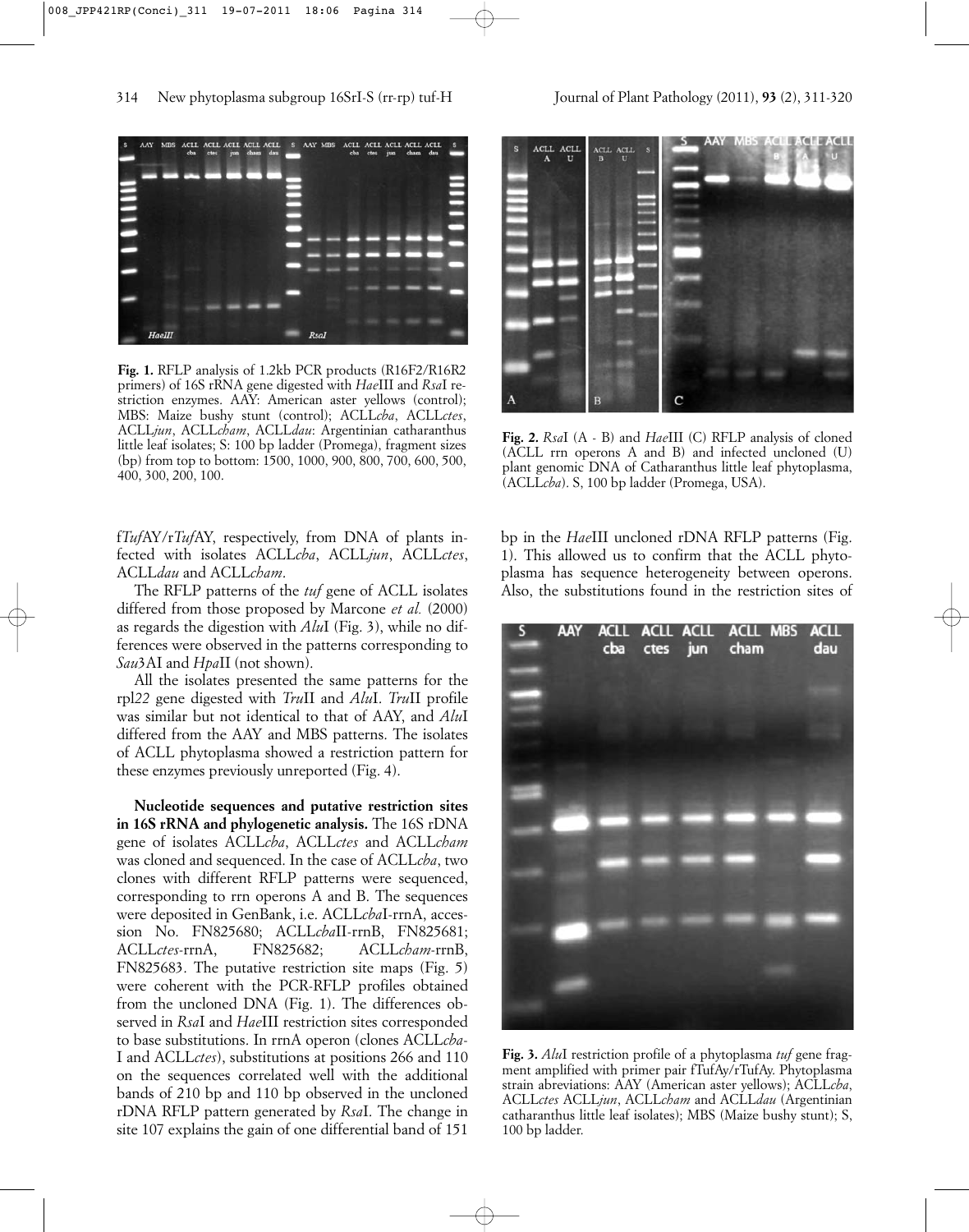

**Fig. 4.** RFLP analysis of rpl*22* ribosomal protein gene operon sequences amplified by PCR with primers rpR1/rpF1 from phytoplasma strain AAY (American aster yellows); ACLL*cba* ACLL*ctes*, ACLL*jun*, ACLL*cham* and ACLL*dau* (Argentinian catharanthus little leaf isolates); MBS (Maize bushy stunt). The DNA products were digested with restriction enzymes *Tru*II (A) and *Alu*I (B). S, 100 bp ladder.

*Rsa*I and *Hae*III were clearly visualized when comparing the putative restriction site maps of the 16S rDNA partial sequence of ACLL*cba* (rrnA and rrnB), ACLL*ctes* (rrnA) and ACLL*cham* (rrnB) phytoplasmas with those of the '*Ca.* Phytoplasma asteris'-related strains OAY, AAY (Fig. 5), and with those of MBS, OY, BBS3, PaWB, ACLR-AY, BB, STRAW2, AV2192, AVUT, IOWB, CPh operon A, CPh operon B, ScYL-Br (not shown).

In agreement with these results, the online *i*PhyClassifier program (Zhao *et al.*, 2009) used to classify the phytoplasmas based on the comparison of putative RFLP similarity coefficient, showed that the ACLL phytoplasma is related to the 16SrI group, but different from all the known subgroups. The higher similarity coefficient (0.63) corresponded to 16Sr group I, subgroup B, suggesting that it should be considered as a new subgroup.

In order to estimate the phylogenetic relationship of the ACLL phytoplasma isolates with other members of the group 16SrI-AY, a multiple alignment was performed of the 16S rRNA gene partial sequence of the isolates ACLL*cba* (rrnA and rrnB), ACLL*cham* and ACLL*ctes* with 40 sequences from the GenBank (Fig. 6). The sequence similarity between the operons rrnA and rrnB of isolate ACLL*cba* was 99.5%, ACLL*cba* rrnA showed 99.6% similarity with ACLL*ctes* and ACLL*cham* while ACLL*cba* rrnB had 99.4% with ACLL*ctes* and 99.8% with ACLL*cham*. The sequences of ACLL*cba* operons rrnA and rrnB, ACLL*ctes* and ACLL*cham*, had 99.2%, 99.6%, 99.5%, and 99.7% similarity, respectively, when compared to '*Ca.* phytoplasma asteris'-related strain OAY. In general, the topology of the consensus tree agreed with others previously published (Valiunas *et al.*, 2009). The order of the branches showed a common origin for the ACLL isolates diverging from other phytoplamas of the AY group.

## **DISCUSSION**

The Argentinian catharanthus little leaf (ACLL) phytoplasma was found naturally infecting plants of *D. carota*, *M. chamomilla* and *C. roseus* from central and northeastern Argentina. In a previous work, the ACLL phytoplasma had been found in *C. roseus* plants and classified as a member of the aster yellows group (16SrI) by PCR-RFLP analysis of the 16S rDNA. The phytoplasma was related to subgroup 16SrI-B although the RFLP patterns were not identical to the reference strains, suggesting that the analysis of the rDNA was not enough for the ultimate establishement of phytoplasma affiliation (Torres *et al*., 2004a). In this work we present evidence to include five isolates of ACLL phytoplasma (ACLL*cba*, ACLL*ctes*, ACLL*dau*, ACLL*jun* and ACLL*cham*) within a new subgroup 16SrI-S. These organisms are genetically homogenous and can be distinguished from other AY phytoplasmas by the RFLP profiles of 16S rRNA, *rp* and *tuf* genes.

RFLP analysis of the rRNA, *tuf* and rpl*22* genes of ACLL isolates showed that, according to the current phytoplasma classification scheme (Lee *et al.*, 1998; Gundersen *et al.*, 1996; Jomantiene *et al.*, 1998; Botti and Bertaccini, 2003; Marcone *et al.*, 2000), they belong to group 16SrI (aster yellows) but present unique characteristics that clearly differentiate them from the reference strains of all the subgroups described.

The combined analysis of the RFLP collective profiles of the 16S rRNA operon, elongation factor TU (*tuf* gene) and ribosomal protein (rpl22 gene) revealed polymor-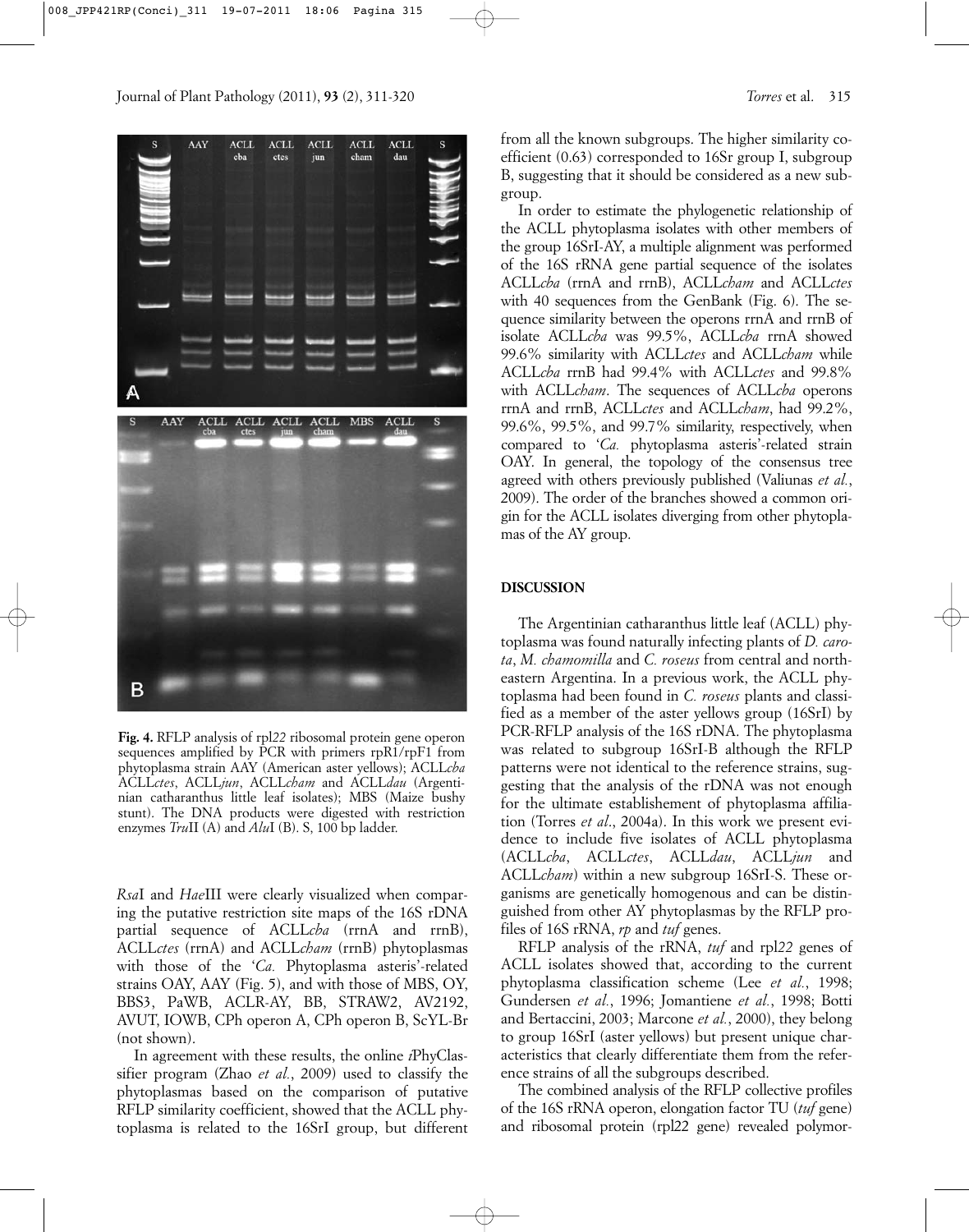

**Fig. 5.** Putative restriction sites in phytoplasma 16S rRNA gene sequences. Maps were generated by using the MapDraw options of the DNASTAR program (DNASTAR, Inc.) for comparison of recognition sites for the restriction endonucleases *Rsa*I and *Hae*III. Arrows indicate different putative restriction sites between operons.

phism with unique patterns generated by *Rsa*I, *Hae*III, *Alu*I and *Tru*II. Enzyme *Rsa*I, as well as *Mse*I and *Hinf*I, is of particular interest as a molecular marker since it is considered 'key' for phytoplasmas classification at the group level based on '*in silico*' generated RFLP of the 16S rRNA gene (Wei *et al.*, 2007). All ACLL phytoplasma isolates from different plant species and geographical regions showed identical *Rsa*I and *Hae*III patterns, made up of supernumerary bands, which are coincident with the addition of operon rrnA and rrnB patterns, which can be taken as evidence of ribosomal gene operon se-

quence heterogeneity. Many phytoplasmas from this and other 16Sr groups were reported to have heterogenous rRNA operons (Marcone *et al*., 2000; Jomantiene *et al*., 2002; Liefting *et al*., 1996).

The sequence of the elongation factor TU (*tuf* gene) is more variable than that of the 16S rRNA gene, thus more useful for differentiating and classifying closely related organisms (Schneider *et al.*, 1997a). The *tuf* gene of all ACLL isolates has a unique *Alu*I RFLP pattern. Therefore, following Marcone *et al.* (2000) criterion, a new *tuf*-H pattern can be defined based on the ACLL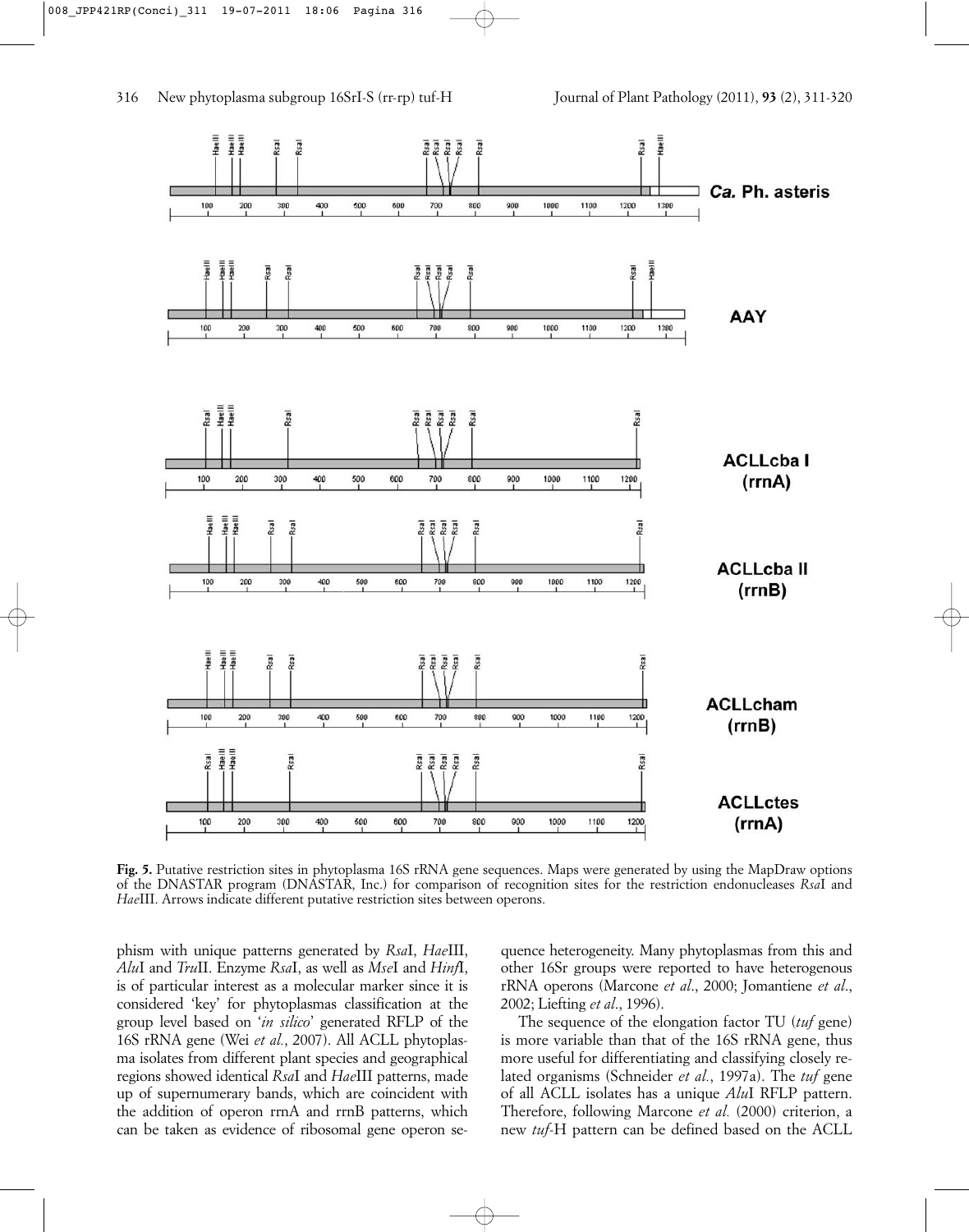**Fig. 6.** Phylogenetic tree constructed by the neighbour-joining method of 16S rRNA gene sequences from 33 phytoplasmas 16SrI-aster yellows representative subgroups strains, other related 16Sr phytoplasmas groups and *A. palmae* and *A. laidlawi* as outgroup. The numbers on the branches are bootstrap (confidence) values. GenBank accessions numbers of phytoplasma 16S rRNA gene sequences: AAY (American aster yellows) X68373; AY1 (Maryland aster yellows) AF322644; SAY (Severe aster yellows) AF222063; IOWB (Ipomoea obscura witches'-broom) AY265205; OAY (*Ca*. Phytoplasma asteris) M30790; PaWB (Paulownia witches'-broom) AY265206; Ran1 (Ranunculus phyllody) AM990989; ValY (Valeriana yellows, rrnA) AY102274; MBS (Maize bushy stunt) AY265208; AV2192 (Aster yellows phytoplasma) AY180957; Broad bean, DQ286953; PRIVC (Primrose virescence) AY265210; RapePh (Rape phyllody) U89378; ScYL-Br1 (Sugarcane yellows leaf) EU423900; SPS (Soybean purple stem) AF268405; Serjania little leaf (AY725210); ChLL (Cherry little leaf) AY034089; ValY (Valeriana yellows, rrnB) AF177384; AlfS (Alfalfa stunt) AF177384; AVUT (Aster yellows phytoplasma) AY265209; SMP-FL (Strawberry multiplier) EF042898; THP (*Ca*. Phytoplasma lycopersici) EF199549; HyDP (Hydrangea phyllody) AY265215; OatP (Oat proliferation) AF453416; CarrP (Carrot proliferation) AF291682; BB (Tomato big bud) AY180955; StrawbPhF (Strawberry phyllloid fruit) AY102275; CPh (Clover phyllody, rrnA) AF222065; KVG (Clover phyllody) X83870; CPh (Clover phyllody, rrnB) AF222066); KVE (Clover phyllody) AY265217; BBS3 (Blueberry stunt) AY265213; ACLR AY (Apricot chlorotic leaf roll) AY265211; CVB (Leafhopper-borne) AY265212; MPV (Mexican periwinkle virescence) AF248960; JHP (*Ca*. Phytoplasma japonicum) AB010425; AusGY (*Ca*. Phytoplasma australiense) L76865; Stolbur, AF248959; *A. laidlawi* (M23932); *A. palmae* (L33734). \*: Strains ACLL sequenced in this study.

phytoplasma RFLP *tuf* gene. Gundersen *et al.* (1996) and Botti and Bertaccini (2003) observed that the ribosomal protein gene revealed variations among very closely related organisms, such as AY phytoplasmas belonging to subgroup 16SrI-B, whose differences are not detected in the ribosomal DNA region. The AAY strain has the rpl*22* gene typical pattern for subgroup -B as described by Botti and Bertaccini (2003). The MBS and IOWB phytoplamas, which are also members of subgroup 16SrI-B, have different rpl*22* gene RFLP patterns, for which Gundersen *et al*. (1996) proposed the new subgroups 16SrI-H (rr-rp) and 16SrI-F (rr-rp), respectively. Since the ACLL phytoplasma isolates present a unique RFLP pattern for the rpl22 gene, we define the new subgroup as 16SrI-S (rr-rp) based on the combined analysis of the 16Sr rRNA and rpl22 genes and following the classification criterion proposed by Botti and Bertaccini (2003), Jomantiene *et al.* (1998) and Lee *et al.* (1998). The rDNA partial sequence of the ACLL phytoplasma isolates showed high similarity (99.4%- 99.8%) with phytoplasmas from subgroups 16SrI-B (MBS, ScYL-Br and AlfS), -C (Ran1), -M (Valeriana rrnA and AVUT), -N (IOWB) and -L (AV2192; Rape Ph). This result reinforces the necessity of analyzing



more variable genomic regions to allow a better definition of phytoplasma taxonomic position (Marcone *et al.*, 2000; Gundersen *et al.*, 1996; Lee *et al.*, 1998, 2004).

The phylogenetic analysis of the 16S rDNA partial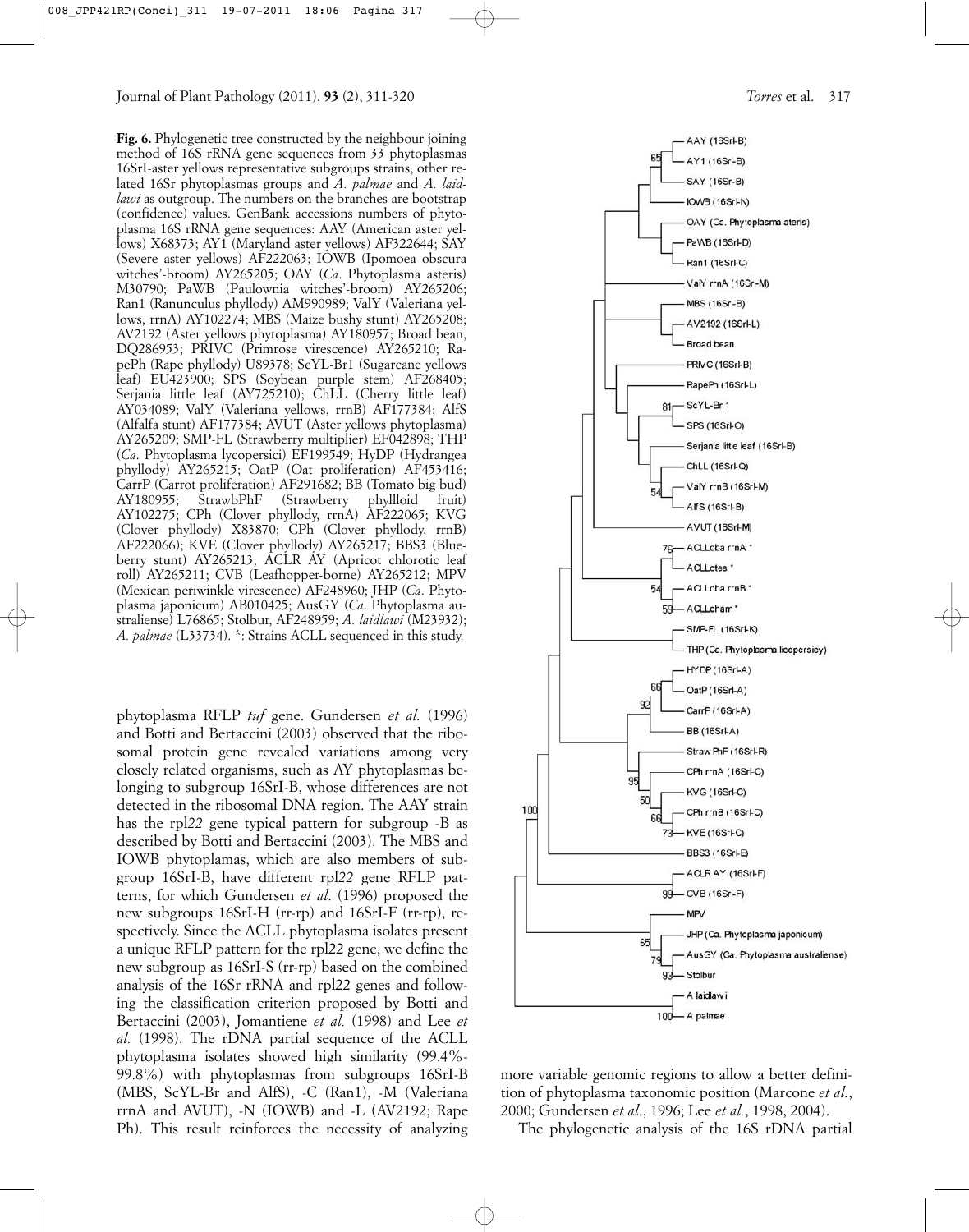sequence generated a tree similar to that constructed by Valiunas *et al*. (2009) and grouped ACLL phytoplasma isolates in a discrete clade, closely related to '*Ca.* Phytoplasma asteris'.

South American phytoplasmas can be included in the generally accepted phytoplasmas classification system although there have been cases in which the organisms did not fit any of the extant subgroups (Montano *et al*., 2001; Galdeano *et al*., 2004; Conci *et al*., 2005; Arneodo *et al.*, 2007). The isolates of the ACLL phytoplasma delineate a phylogenetically divergent clade within the aster yellows group. Although they have high sequence similarity, when compared to other members of group 16SrI, they can be clearly differentiated by the RFLP analysis of 16S rRNA, ribosomal protein rpl22 and *tuf* genes. The results obtained show that, even with high similarity values between the nucleotide sequences, the RFLP analysis is a consistent tool for the identification, differentiation and classification of phytoplasmas since it detects differences in informative sites of a highly conserved genomic region, as stated by Valiunas *et al*. (2009).

The aster yellows phytoplasmas detected in carrot, chamomile and periwinkle in Argentina are isolates of the ACLL phytoplasma and differ from the OAY phytoplasma proposed as reference strain of the subgroup 16Sr-B, rpI-B (Lee *et al.*, 2004) and all the known 16SrI phytoplasmas. The unique characteristics of the ACLL phytoplasma within the 16SrI group reinforce the theory of an evolutionary divergence of South American phytoplasmas, originated by geographical or ecological separation (Montano *et al*., 2001; Barros *et al.*, 2002).

Up to the present, no phytoplasmas have been reported infecting *M. chamomilla* or *D. carota* in the southern hemisphere. Chamomile has a broad geographical distribution and coexists with cultivated crops, representing a putative phytoplasma reservoir and a refuge for its vectors (Valova *et al*., 2002). Besides the molecular analysis, other elements such as host range, distribution and vector transmission are to be taken into account in order to develop further studies on the management and control of these diseases.

## **ACKNOWLEDGEMENTS**

This work was supported by PICT 08-15219 and PICT 08-12914 from Agencia Nacional de Promoción Científica y Técnica - Argentina, and INTA-AEPV 214012. F. Fernández holds a doctoral fellowship from FONCyT (grant 904). E. Galdeano is a researcher of the CONICET (Consejo Nacional de Investigaciones Científicas y Técnicas - Argentina). INTA (Instituto Nacional de Tecnología Agropecuaria). The authors very specially thank two anonymous reviewers for their comments, which have positively contributed to the improvement of the manuscript.

## **REFERENCES**

- Arneodo J., Galdeano E., Orrego A., Stauffer A., Nome S.F., Conci L., 2005. Identification of two phytoplasmas detected in China-trees with decline symptoms in Paraguay. *Australasian Plant Pathology* **34**: 583-585.
- Arneodo J., Marini D., Galdeano E., Meneguzzi N., Bacci M. Jr., Domecq C., Nome S., Conci L., 2007. Diversity and geographical distribution of phytoplasmas infecting Chinatree in Argentina. *Journal of Phytopathology* **155**: 70-75.
- Arocha Y., Gonzalez L., Peralta E.L., 1999. First report of virus and phytoplasma pathogens associated with yellow leaf syndrome of sugarcane in Cuba. *Plant Disease* **83**: 1177.
- Arocha Y., Piñol B., Picornell B., Almeida R., Jones P., Boa E., 2006. Basil little leaf: a new disease associated with a phytoplasma of the 16SrI (Aster Yellows) group in Cuba. *Plant Pathology* **55**: 822.
- Arocha Y., Piñol B., Picornell B., Almeida R., Jones P., 2007. Broad bean and sweet pepper: two new hosts associated with *Candidatus* Phytoplasma asteris (16SrI phytoplasma group) in Cuba. *Plant Pathology* **56**: 345.
- Barros T.S.L., Davis R.E., Resende R.O., Dally E.L., 2002. Erigeron witches'-broom phytoplasma in Brazil represents new Subgroup VII-B in 16S rDNA Gene Group VII the Ash yellows phytoplasma group. *Plant Disease* **86**: 1142- 1148.
- Bedendo I.P., Davis R.E., Dally E.L., 2000. Detection and identification of the maize bushy stunt phytoplasma in corn plants in Brazil using PCR and RFLP. *International Journal of Pest Management* **46**: 73-76.
- Botti S., Bertaccini A., 2003. Variability and functional role of chromosomal sequences in 16SrI-B subgroup phytoplasmas including Aster yellows and related strains. *Journal of Applied Microbiology* **94**: 103-110.
- Conci L., Meneguzzi N., Galdeano E., Torres L., Nome C., Nome S., 2005. Detection and molecular characterisation of an alfalfa phytoplasma in Argentina that represents a new subgroup in the 16S rDNA Ash yellows group ('*Candidatus* Phytoplasma fraxini'). *European Journal of Plant Pathology* **113**: 255-265.
- Davis R.E., Lee I.M., Douglas S.M., Dally E.L., 1990. Molecular cloning and detection of chromosomal and extrachromosomal DNA of the mycoplasmalike organism (MLO) associated with little leaf disease in periwinkle (*Catharanthus roseus*). *Phytopathology* **80**: 789-793.
- Deng S., Hiruki C., 1991. Amplification of 16S rRNA genes from culturable and non-culturable mollicutes. *Journal of Microbiological Methods* **14**: 53-61.
- Doyle J.J., Doyle J.L., 1990. Isolation of plant DNA from fresh tissue. *Focus* **12**: 13-15.
- Fiore N., Prodan S., Paltrinieri S., Gajardo A., Botti S., Pino A.M., Montalegre J., Bertaccini A., 2007. Molecular characterization of phytoplasmas in Chilean grapevines. *Bulletin of Insectology* **60**: 331-332.
- Foissac X., Wilson M., 2010. Current and possible future distributions of Phytoplasma diseases and their vectors. In: Weintraub P., Jones P. (eds). Phytoplasmas Genomes, Plant Hosts and Vectors, pp. 309-329. CABI, Wallinford, UK.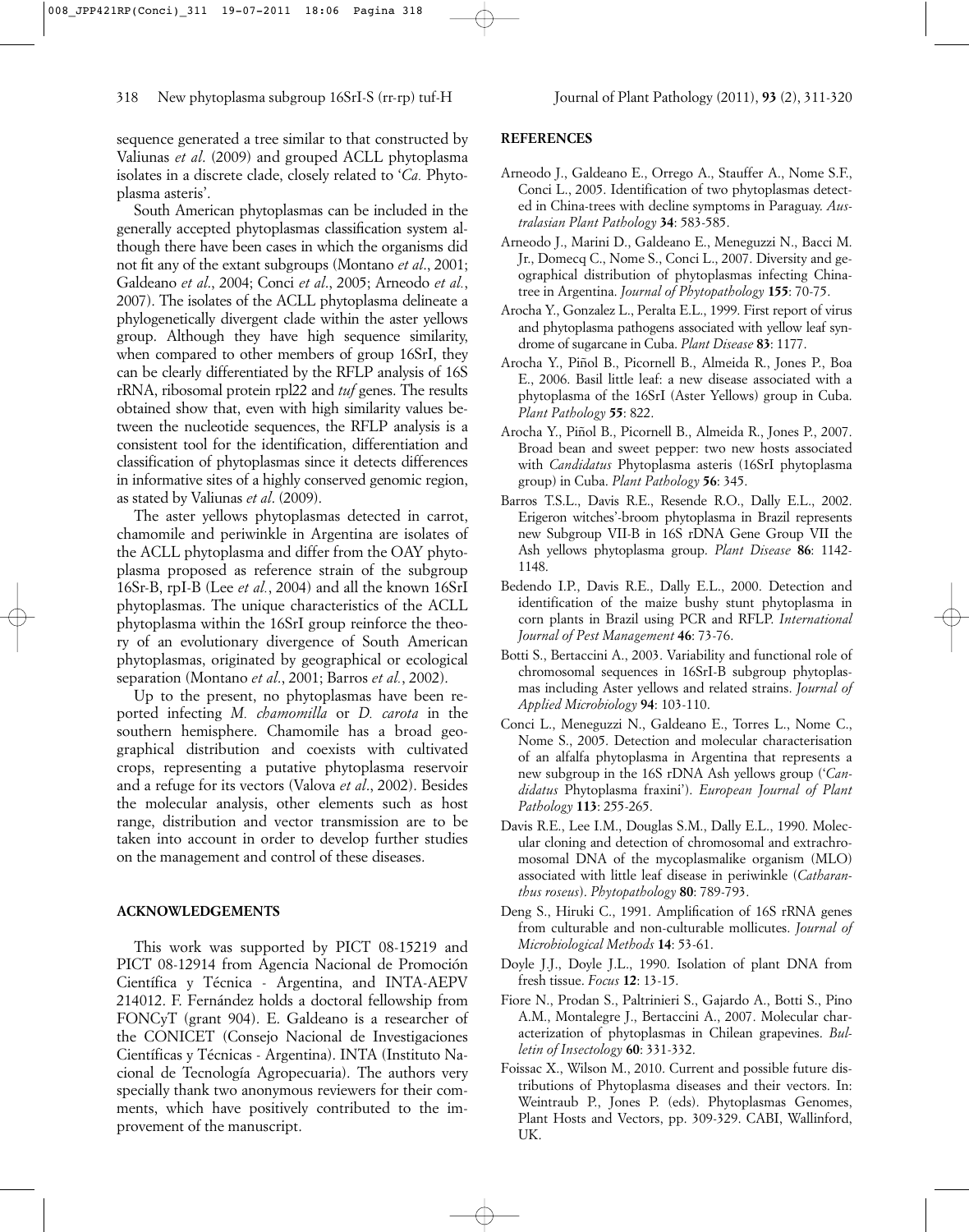- Galdeano E., Torres L., Meneguzzi N., Guzman F., Gomez G., Docampo D.M., Conci L.R., 2004. Molecular characterization of 16S ribosomal DNA and phylogenetic analysis of two X-disease group phytoplasmas affecting China-tree (*Melia azedarach* L.) and garlic (*Allium sativum* L.) in Argentina. *Journal of Phytopathology* **152**: 174-181.
- Galdeano E., Conci L., González O., Paradell S., Di Rienzo J., Nome C., Conci V., 2009. Epidemiological aspects of garlic decline disease caused by a phytoplasma in Asiatic and Argentinean garlic cultivars. *Australasian Plant Pathology* **38**: 437-443.
- Giménez Pecci M.P., de Oliveira E., Resende R., Laguna I.G., Conci L.R., Avila A., Herrera P., Galdeano E., Borgogno C., Virla E., Nome C.F., 2002. Ocurrencia de doencas causadas por Mollicutes e por virus nas provincias de Tucumán e de Córdoba na Argentina. *Fitopatología Brasileira* **27**: 403-407.
- Gundersen D.E., Lee I.M., Rehner S.A., Davis R.E., Kingsbury D.T., 1994. Phylogeny of mycoplasmalike organisms (phytoplasmas): a basis for their classification. *Journal of Bacteriology* **176**: 5244-5254.
- Gundersen D.E., Lee I.M., Schaff D.A., Harrison N.A., Chang C.J., Davis R.E., Kingsbury D.T., 1996. Genomic diversity and differentiation among phytoplasma strains in 16S rRNA groups I (Aster yellows and related phytoplasmas) and III (X-disease and related phytoplasmas). *International Journal of Systematic Bacteriology* **46**: 64-75.
- Jomantiene R., Davis R.E., Maas J., Dally E.L., 1998. Classification of new phytoplasmas associated with diseases of strawberry in Florida, based on analysis of 16S rRNA and ribosomal protein gene operon sequences. *International Journal of Systematic Bacteriology* **48**: 269-277.
- Jomantiene R., Davis R.E., Valiunas D., Alminaite A., 2002. New group 16SrIII phytoplasma linages in Lithuania exhibit rRNA interoperon sequence heterogeneity. *European Journal of Plant Pathology* **108**: 507-517.
- Khadhair A.H., McClay A., Hwang S.F., Shah S., 1999. Aster yellows phytoplasma identified in scentless chamomile by microscopical examinations and molecular characterization. *Journal of Phytopathology* **147**: 149-154.
- Lee I.M., Davis R.E., Chen T.A., Chiykowski L.N., Fletcher J., Hiruki C., Schaff D.A., 1992. A genotype-based system for identification and classification of mycoplasmalike organisms (MLOs) in the Aster yellows MLO strain cluster. *Phytopathology* **82**: 977-986.
- Lee I.M., Hammond R.W., Davis R.E., Gundersen D.E., 1993. Universal amplification and analysis of pathogen 16S rDNA for classification and identification of MLO's. *Phytopathology* **83**: 834-842.
- Lee I.M., Gundersen-Rindal D.E., Davis R.E., Bartoszyk I.M., 1998. Revised classification scheme of phytoplasmas based on RFLP analyses of 16S rRNA and ribosomal protein gene sequences. *International Journal of Systematic Bacteriology* **48**: 1153-1169.
- Lee I.M., Davis R.E., Gundersen-Rindal D.E., 2000. Phytoplasma: phytopathogenic mollicutes. *Annual Review of Microbiology* **54**: 221-255.
- Lee I.M., Gundersen-Rindal D.E., Davis R.E., Bottner K.D., Marcone C., Seemüller E., 2004. '*Candidatus* Phytoplasma

Asteris', a novel phytoplasma taxon associated with Aster yellows and related diseases. *International Journal of Systematic and Evolutionary Microbiology* **54**: 1037-1048.

- Liefting L.W., Andersen M.T., Beever R.E., Gardner R.C., Forster R.L.S., 1996. Sequence heterogeneity in two 16S rRNA genes of Phormium yellow leaf phytoplasma. *Applied and Environmental Microbiology* **62**: 3133-3139.
- Lim P.O., Sears B.B., 1989. 16S rRNA sequence indicates that plant-pathogenic mycoplasmalike organisms are evolutionarily distinct from animal mycoplasmas. *Journal of Bacteriology* **171**: 5901-5906.
- Lim P.O., Sears B.B., 1992. Evolutionary relationships of a plant-pathogenic mycoplasmalike organism and *Acholeplasma laidlawii* deduced from two ribosomal protein gene sequences. *Journal of Bacteriology* **174**: 2606-2611.
- Marcone C., Lee I.M., Davis R.E., Ragozzino A., Seemüller E., 2000. Classification of Aster yellows-group phytoplasmas based on combined analyses of rRNA and *tuf* gene sequences. *International Journal of Systematic and Evolutionary Microbiology* **50**: 1703-1713.
- Meneguzzi N.G., Torres L.E., Galdeano E., Guzmán F.A., Nome S.F., Conci L.R., 2008. Molecular characterization of a phytoplasma of the Ash Yellows group (16Sr VII-B) occurring in *Artemisia annua* and *Conyza bonariensis* weeds. *AgriScientia* **21**: 7-15.
- Montano H.G., Davis R.E., Dally E.L., Hogenhout S., Pimentel J.P., Brioso P.S.T., 2001. *"Candidatus* Phytoplasma brasiliense'' a new phytoplasma taxon associated with hibiscus witches'-broom disease. *International Journal of Systematic and Evolutionary Microbiology* **51**: 1109-1118.
- Namba S., Oyaizu H., Kato S., Iwanami S., Tsuchizaki T., 1993. Phylogenetic diversity of phytopathogenic mycoplasmalike organisms. *International Journal of Systematic Bacteriology* **43**: 461-467.
- Schneider B., Gibb K.S., Seemüller E., 1997a. Sequence and RFLP analysis of the elongation factor Tu gene used in differentiation and classification of phytoplasmas. *Microbiology* **143**: 3381-3389.
- Schneider B., Marcone C., Kampmann M., Ragozzino A., Lederer W., Cousin M.T., Seemüller E., 1997b. Characterization and classification of phytoplasmas from wild and cultivated plants by RFLP and sequence analysis of ribosomal DNA. *European Journal of Plant Pathology* **103**: 675-686.
- Seemüller E., Marcone C., Lauer U., Ragozzino A., Göschl M., 1998. Current status of molecular classification of the phytoplasmas. *Journal of Plant Pathology* **80**: 3-26.
- Silva E.G., Bedendo I.P., Casagrande M.V., Moraes V.A., 2009. Molecular identification and phylogenetic analysis of a group 16SrI-B phytoplasma associated with sugarcane yellow leaf syndrome in Brazil. *Journal of Phytopathology* **157**: 771-774.
- Tamura K., Dudley J., Nei M., Kumar S., 2007. MEGA 4: Molecular Evolutionary Genetics Analysis (MEGA) software version 4.0. *Molecular Biology and Evolution* **24**: 1596-1599.
- Torres L.E., Galdeano E., Docampo D., Conci L., 2004a. Characterization of an Aster Yellows phytoplasma associated with catharanthus little leaf in Argentina. *Journal of Plant Pathology* **86**: 209-214.